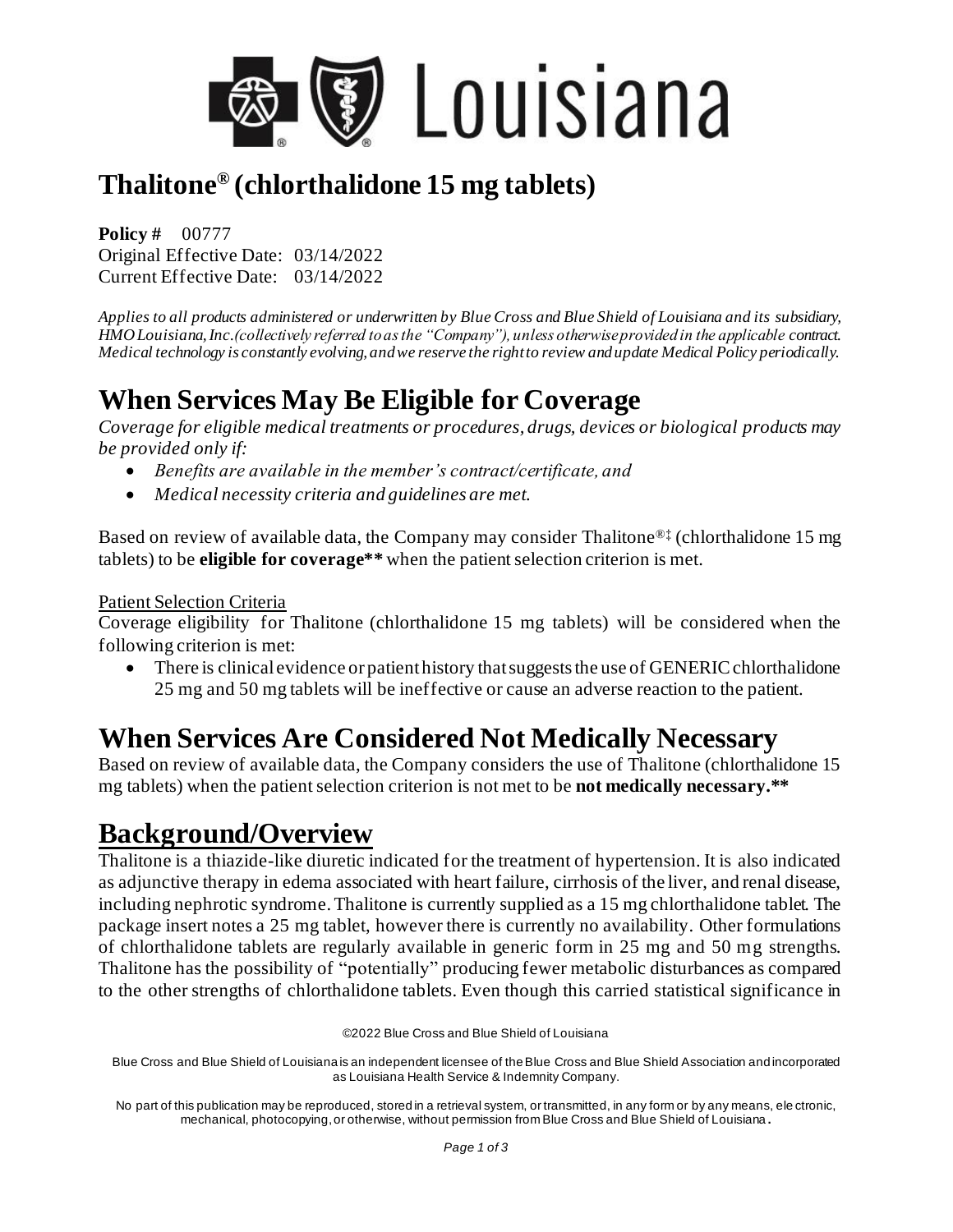

Thalitone® (chlorthalidone 15 mg tablets)

Policy # 00777 Original Effective Date: 03/14/2022 Current Effective Date: 03/14/2022

the clinical trials, it has yet to be seen if this holds clinical significance in real world settings. Blood pressure lowering was similar to the existing strengths of generic chlorthalidone tablets. Generic chlorthalidone 25 mg and 50 mg tablets offer an economically advantageous alternative to Thalitone.

## **FDA or Other Governmental Regulatory Approval**

#### **U.S. Food and Drug Administration (FDA)**

Thalitone was approved in 2021 and is a thiazide-like diuretic indicated for the treatment of hypertension. It is also indicated as adjunctive therapy in edema associated with heart failure, cirrhosis of the liver, and renal disease, including nephrotic syndrome.

#### **Rationale/Source**

Two similarly designed, 12-week, double-blind, parallel group, placebo-controlled multicenter studies were conducted to compare Thalitone 15 mg to the standard chlorthalidone 25 mg in terms of reduction in blood pressure and metabolic disturbances. Collectively, a total of 222 patients with long-standing diastolic blood pressure between 90 and 104 mmHg were randomized to receive Thalitone 15 mg (N=71), standard chlorthalidone 25 mg (N=75), or placebo (N=76). Thalitone 15 mg helps meet the goal of lowering blood pressure in patients that respond to chlorthalidone therapy. Thalitone 15 mg has the advantage of demonstrating potentially fewer metabolic disturbances when compared to chlorthalidone 25 mg in clinical setting.

The purpose of this policy is to ensure that equally efficacious yet more cost effective medications are used for the conditions being treated.

#### **References**

1. Thalitone [package insert]. Casper Pharm, LLC. East Brunswick, New Jersey. Updated December 2019.

## **Policy History**

| Original Effective Date:       | 03/14/2022                                                    |
|--------------------------------|---------------------------------------------------------------|
| <b>Current Effective Date:</b> | 03/14/2022                                                    |
| 02/03/2022                     | Medical Policy Committee review                               |
| 02/09/2022                     | Medical Policy Implementation Committee approval. New policy. |

©2022 Blue Cross and Blue Shield of Louisiana

Blue Cross and Blue Shield of Louisiana is an independent licensee of the Blue Cross and Blue Shield Association and incorporated as Louisiana Health Service & Indemnity Company.

No part of this publication may be reproduced, stored in a retrieval system, or transmitted, in any form or by any means, electronic, mechanical, photocopying, or otherwise, without permission from Blue Cross and Blue Shield of Louisiana **.**